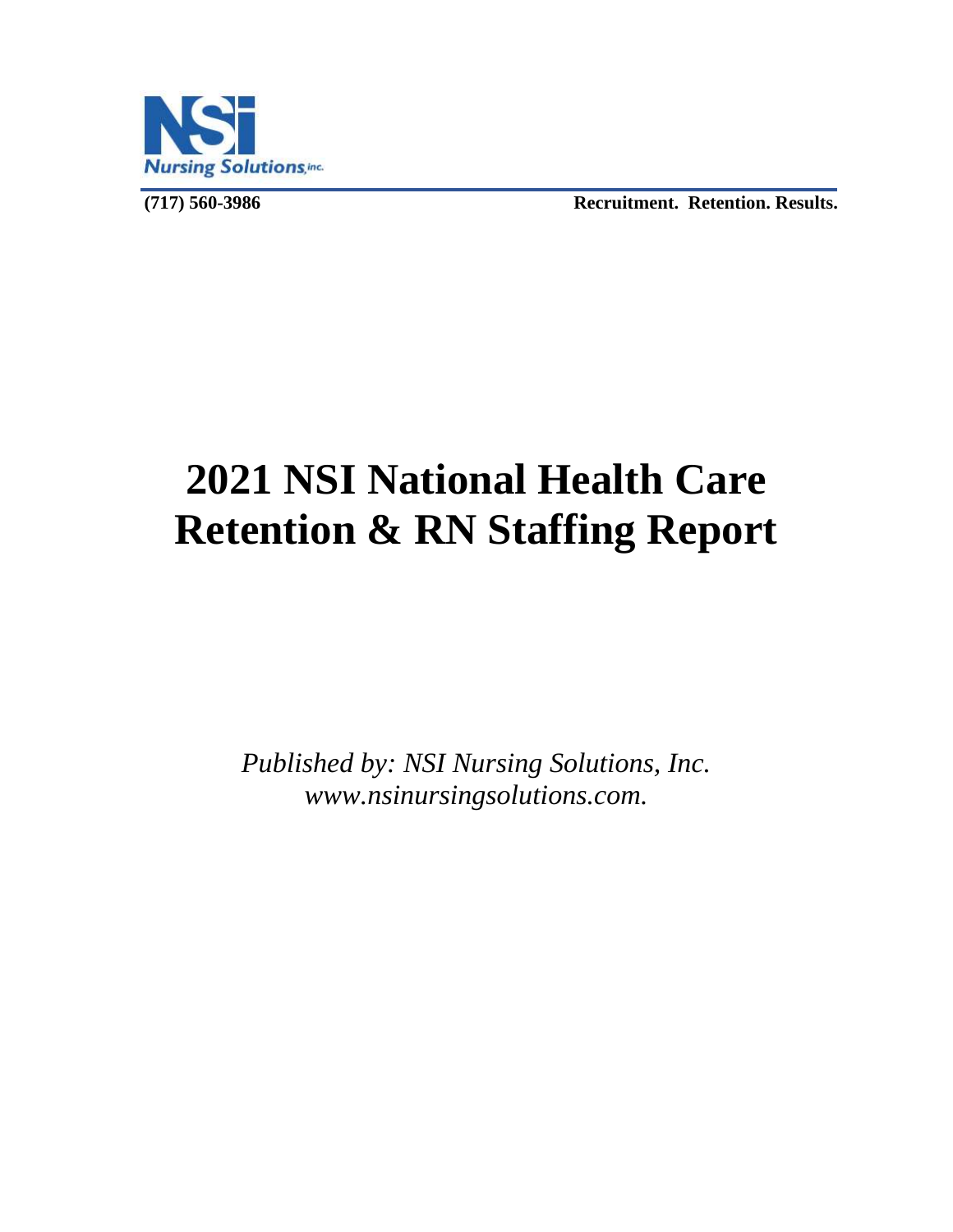# **Preface**

We are proud to present the annual NSI National Health Care Retention and RN Staffing Report. In January 2021, **NSI Nursing Solutions, Inc**. invited over 3,000 hospitals across the country to participate in the nation's most comprehensive survey on healthcare turnover, retention initiatives, vacancy rates, recruitment metrics and staffing strategies.

The healthcare labor market continues to be bullish with demand for nurses and allied professionals outpacing supply. Although the industry has been resilient throughout the pandemic and surge, COVID has definitely amplified and stressed the labor market and shortage. Registered Nursing continues to be one of the top growth occupations and is projected to grow 7% through 2029. While supply varies geographically; on a national level, a major crisis is evident and deteriorating. The questions remaining are: how do we protect our human capital investment and how do we staff while controlling labor costs?

NSI Nursing Solutions provides industry insight to help you benchmark performance, identify best practices, and understand emerging trends. We sincerely extend our appreciation to all 226 participating facilities for making this report possible. Your feedback and suggestions were encouraging and valuable. As promised, all information is provided in the aggregate to maintain the confidential and sensitive nature of the data provided.

Should you have any questions or recommendations on expanding the scope or depth of this survey, please feel free to contact me at [bcolosi@nsinursingsolutions.com.](mailto:bcolosi@nsinursingsolutions.com) I request your participation in future studies conducted by NSI Nursing Solutions, Inc*.*

**Brian Colosi, BA, MBA, SPHR** NSI Nursing Solutions, Inc. President March 2021

#### **[About NSI Nursing Solutions, Inc.](https://nsinursingsolutions.sharepoint.com/nsi/Operations/RetentionInstitute/Surveys/NationalHealthcareRetentionReport/http/www.nsinursingsolutions.com/administrators/admin-home.aspx)**

NSI Nursing Solutions, Inc. is a national high-volume nurse recruitment and retention firm. Since 2000, we have successfully recruited U.S. experienced RNs (averaging  $\sim$ 14 years) as your employees, who fit your culture, and do so in an average time-to-fill of  $\sim$ 30 days. At NSI, we provide an industry leading one (1) year guarantee and the best part is that our services are risk-free…since you must hire the nurses before we are paid.

We have helped many clients and can help you! I encourage you to call Michael Colosi, EVP, Business Development, at (717) 575-7817 or [macolosi@nsinursingsolutions.com](mailto:macolosi@nsinursingsolutions.com) to learn how NSI can satisfy your staffing needs.

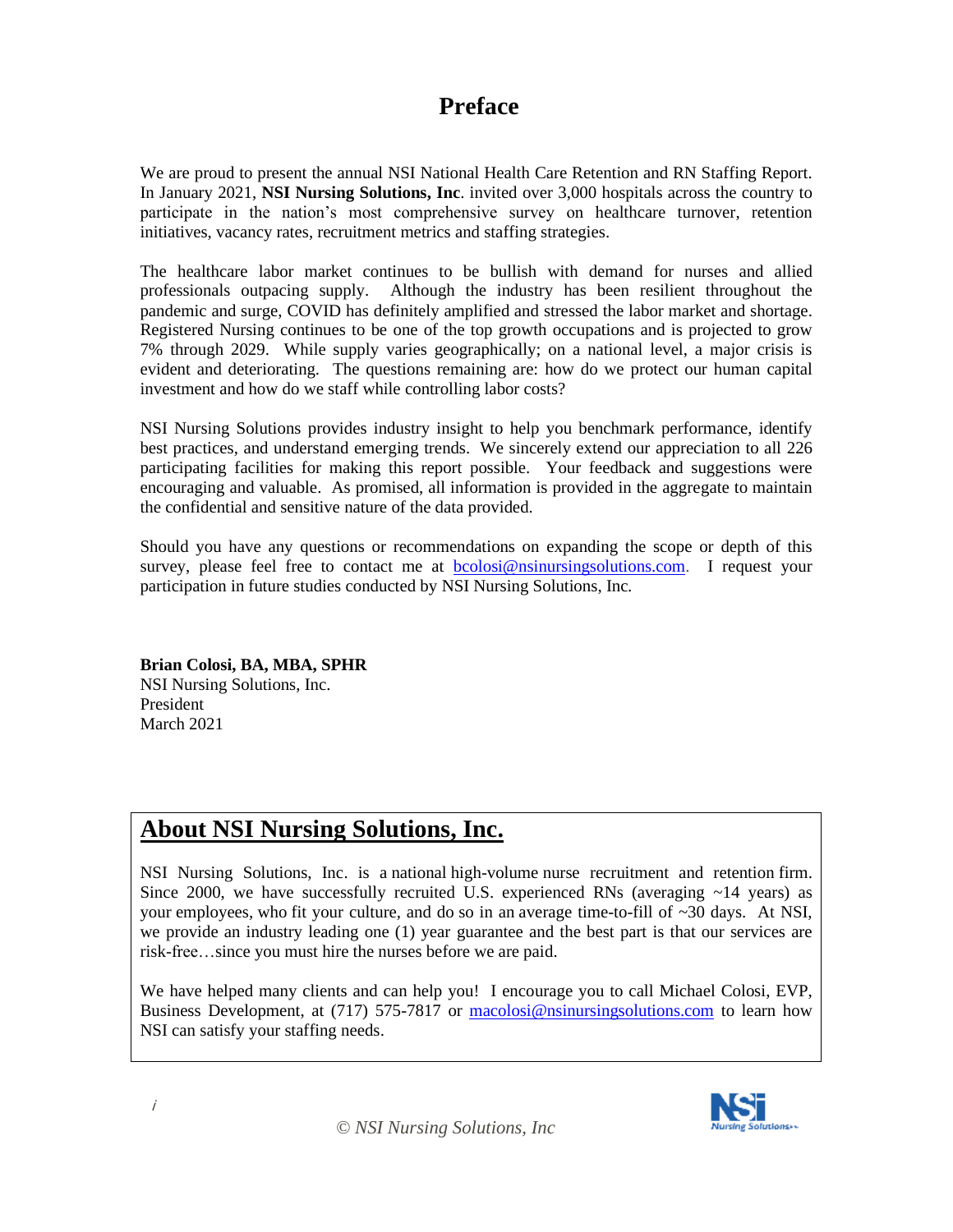# **Table of Contents**

| <b>Executive Summary</b>                                       | $\mathbf{1}$     |
|----------------------------------------------------------------|------------------|
| Methodology                                                    | $\overline{2}$   |
| Survey Findings - Hospital Turnover                            | 3                |
| Survey Findings - RN Vacancy                                   | 5                |
| Survey Findings - Hospital Staff RN Turnover                   | 6                |
| Survey Findings - Hospital RN Turnover by Specialty            | 8                |
| Survey Findings - Advanced Practice and Allied Health Turnover | 9                |
| Survey Findings – Hospital Turnover by Tenure                  | 10               |
| Survey Findings - RN Recruitment Difficulty Index              | 11               |
| <b>Survey Findings - Workforce Projections</b>                 | 12               |
| Conclusion                                                     | 13               |
| <b>NSI Quick Reference Guide</b>                               | a                |
| Overview of Survey Participants                                | $\boldsymbol{b}$ |

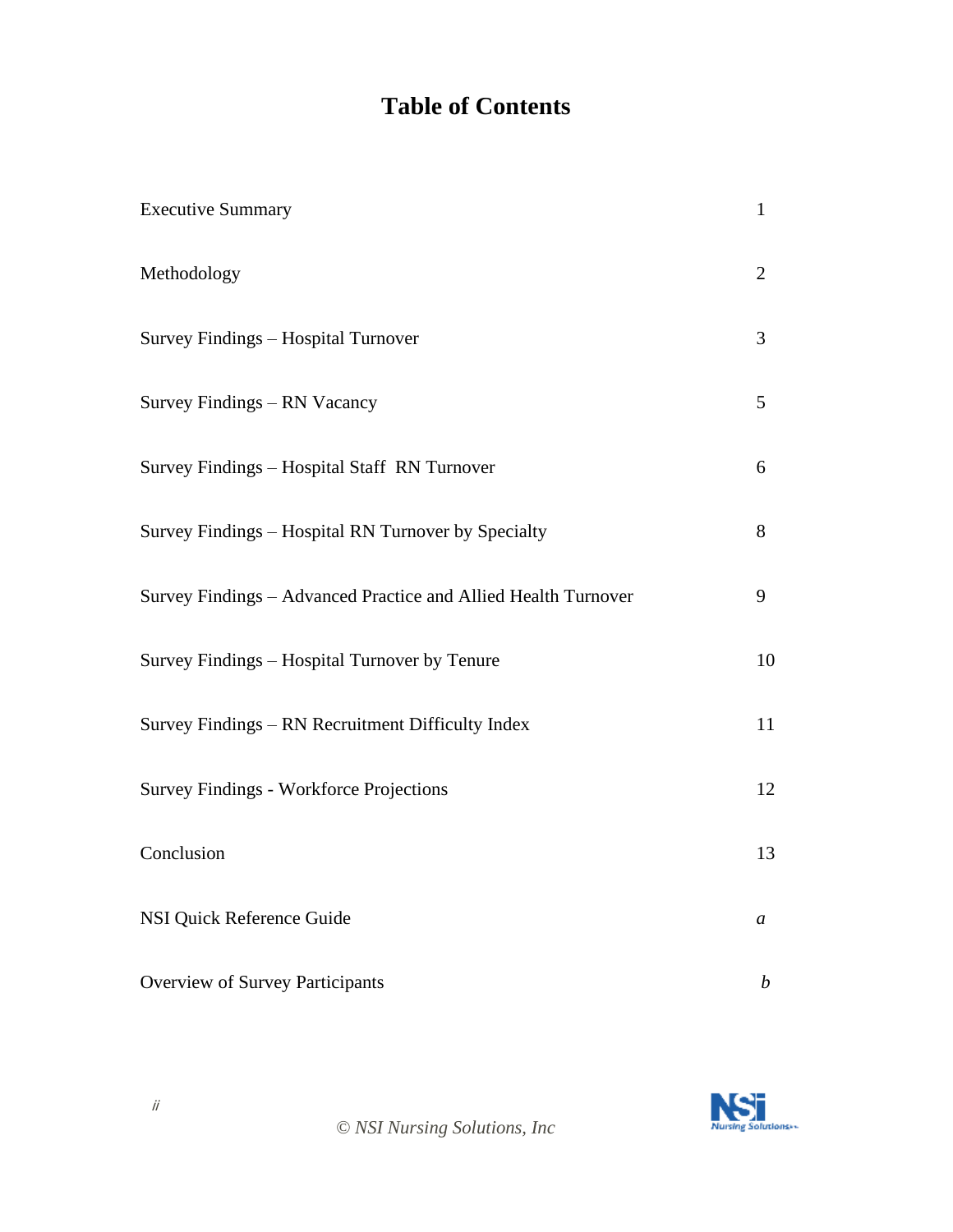#### **Executive Summary**

Healthcare has consistently been a leading contributor to job market growth. Last year, COVID has not only amplified the mismatch between the supply and demand of labor, but, it has also stressed the industry and providers. Through perseverance, resilience and staying focused on a mission of healing, your communities are thankful.

For 2021, the healthcare jobs market will continue to trend up with 37.4% of hospitals surveyed anticipating an increase in their labor force. This is down 16% from the previous study and can be a reflection of the uncertainty and downturn caused by COVID. During the past year, hospital turnover increased by 1.7% and currently stands at 19.5%. Although, hospitals did not meet their 2020 goal to reduce turnover, they have doubled down by setting a higher goal. The current hospital goal is to reduce turnover by 4.7%.

From a nursing perspective, the labor market continues to tighten with 39.8% of hospitals projecting to increase their RN staff. This is down 19.2% from last year. In 2020, the turnover rate for staff RNs increased by 2.8% and currently stands at 18.7%. Registered Nurses working in burn care, surgical services and women's health recorded the lowest turnover rate, while nurses working in step down, behavior health and emergency services experienced the highest.

The cost of turnover can have a profound impact on diminishing hospital margins and needs to be managed. According to the survey, the average cost of turnover for a bedside RN is \$40,038 and ranges from \$28,400 to \$51,700 resulting in the average hospital losing between  $$3.6m -$ \$6.5m/yr. Each percent change in RN turnover will cost/save the average hospital an additional \$270,800/yr.

Hospitals are experiencing a higher RN vacancy rate. Currently, this stands at 9.9%, up another point from last year. Less than a quarter (23.9%) of hospitals reported a RN vacancy rate of "less than 5%". However, over a third (35.8%) reported a vacancy rate exceeding 10%. The RN Recruitment Difficulty Index remains elevated at 89 days on average, regardless of specialty. In essence, it takes 3 months to recruit an experienced RN.

Feeling the financial stress, hospitals expressed an interest to decrease reliance on supplemental staffing, particularly given the higher rates being charged due to COVID. The greatest potential to offset margin compression is in the top budget line item (labor expense). For every 20 travel RNs eliminated, a hospital can save, on average, \$3,084,000. Contact Michael Colosi at (717) 575-7817 to learn how NSI can improve your bottom line.





1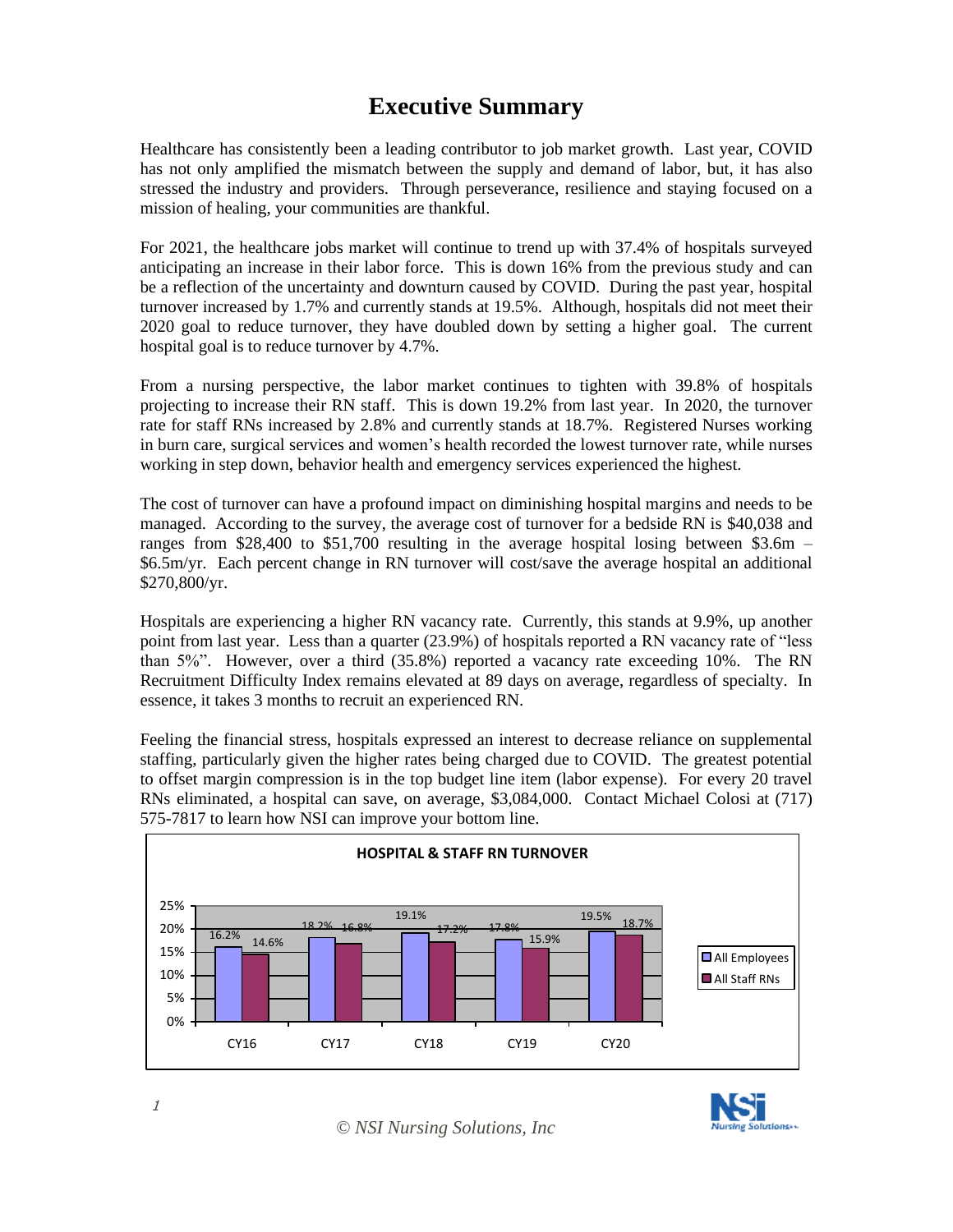#### **Methodology**

In January, invitations were sent to hospitals across the nation to participate in the "NSI National Health Care Retention & RN Staffing Survey". To maintain consistency and integrity, all facilities were asked to report data from January through December 2020, and for systems to report each hospital separately. I am pleased to announce that 226 facilities from 37 states, responded. In total, this survey covers 501,764 healthcare workers, and 144,300 Registered Nurses. This is an increase of 18.3% and 33.6%, respectively.

All findings are reported in the aggregate, with no individual hospital identifying information provided. Since organizations track and report turnover differently, it is important to establish a consistent methodology. To this end, raw data was collected on all employee terminations, whether voluntary or involuntary. Temporary, agency and travel staff were specifically excluded. Also, this survey does not measure transfers or "internal terminations."

According to the findings, hospitals continue to be split on which employment classifications to include when calculating turnover. A majority (60.9%) include all employment classifications, such as full time, part time, per diem, prn, casual, occasional, etc. when reporting turnover. The remaining hospitals only include full time and part time employment classifications. Given this split, respondents provided data on all employees and for full/part time staff only. comparative purposes, we will adjust for this distinction and report for both methodologies. **Hospitals who only include FULL and PART-TIME classifications and exclude all other employment classifications in their metrics are directed to utilize the "Full/Part Time" statistics for comparative purposes.**

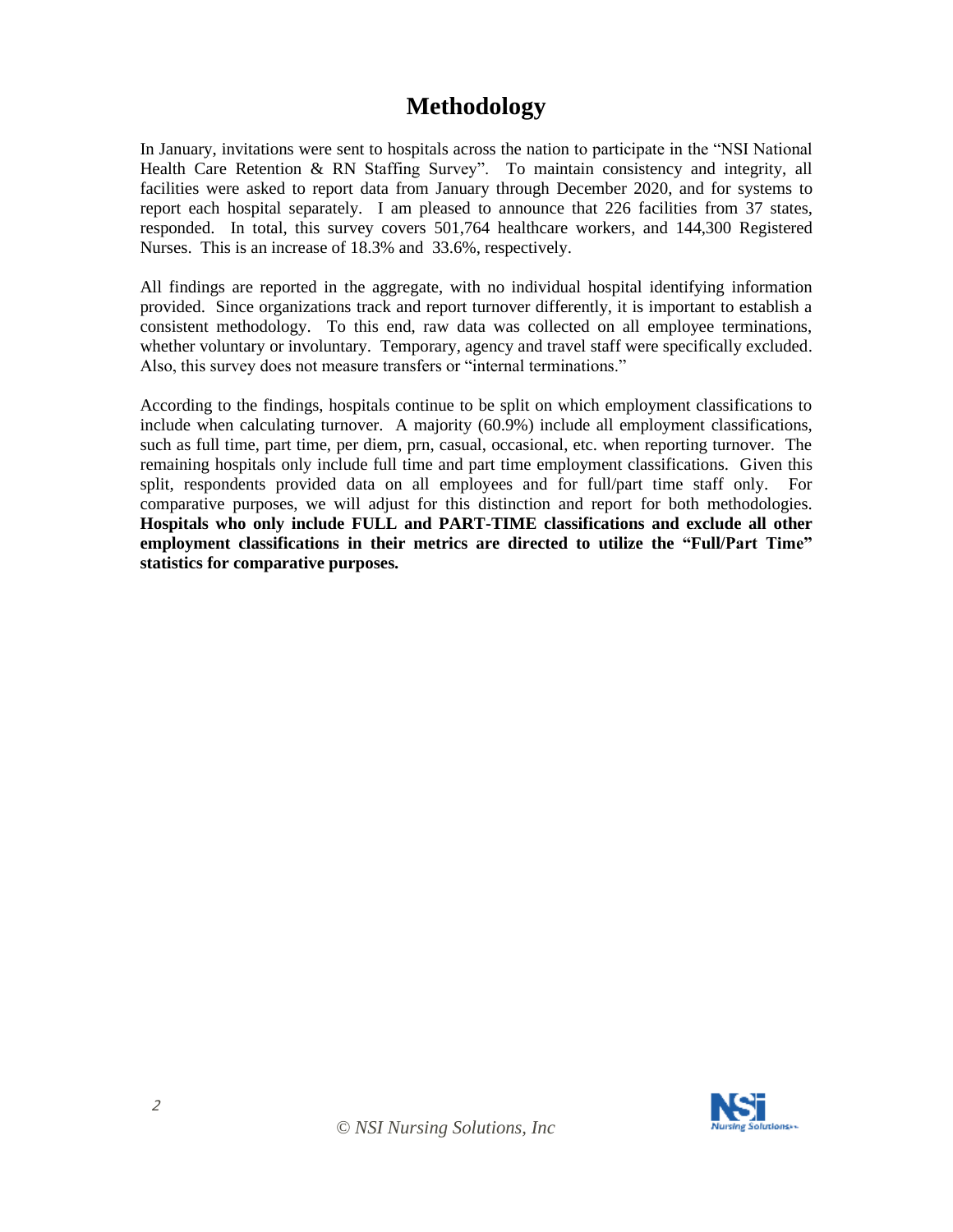#### **Hospital Turnover**

Hospital turnover remains elevated and executives need to be concerned since this is a leading indicator of future financial pressure, and patient & employee satisfaction. Last year, hospital turnover increased by 1.7% and currently stands at 19.5%. Since 2016, the average hospital turned over 90.8% of its workforce. The following graph illustrates annual changes since 2016.

The national hospital turnover rate is 19.5%, with the median and mode recorded at 18.8% and 17.5%, respectively. Hospitals that only measure "FULL/PART TIME" separations reported an average turnover rate of 16.7%, with a median of 15.5%, and a mode of 15.1%. Presently, hospital turnover ranges from 3.0% to 43.1%.



The following table records the average hospital turnover rates by region and bed size. Again, hospitals who only include full and part-time employment classifications in their metrics are directed to the column on the right. The number in parenthesis reflects the year-over-year change.

Hospitals with more than 500 beds and located in the West and North-East experienced turnover below the national average and tend to have a greater retention level. Conversely, the profile of a hospital with the highest turnover is a facility with 200-349 beds and located in the South-East and North-Central regions.

The 2019-20 percent change in hospital turnover, by region, ranges from -1.6% to +4.8%. The North-East experienced the greatest decrease in turnover from the prior year. Hospitals in the North-Central and South-East recorded a dramatic increase in turnover. All other regions posted modest changes.

Upon review of turnover by bed size, all groups reported an increase. Hospitals with more than 500 beds outperformed all other facilities and is the only group below the national average. Hospitals between 200-349 beds saw the highest increase and experienced the greatest level of turnover.

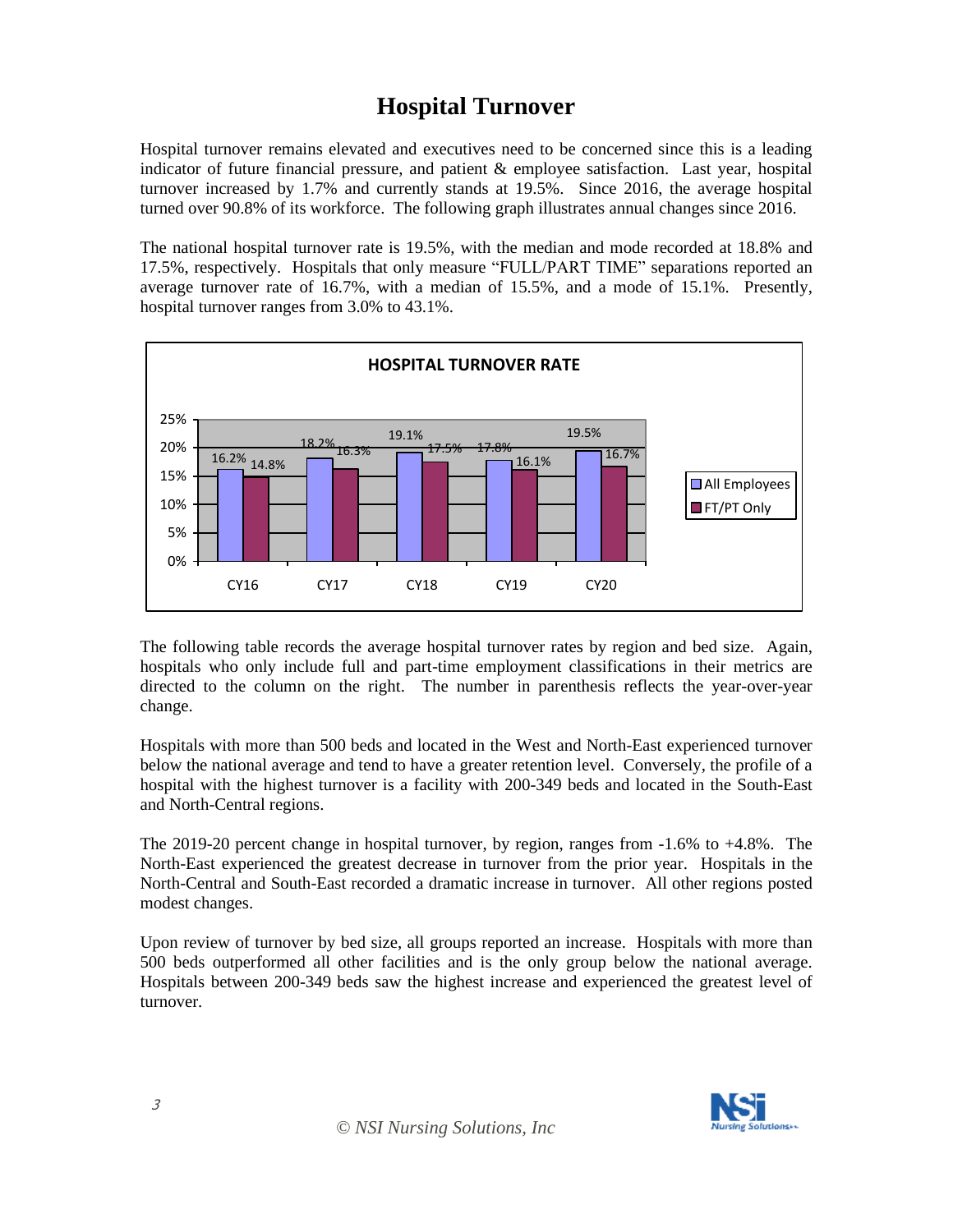| <b>REGION</b>                                                                             | <b>HOSPITAL</b><br><b>TURNOVER</b> | <b>FULL/PART TIME</b><br><b>TURNOVER</b> |
|-------------------------------------------------------------------------------------------|------------------------------------|------------------------------------------|
| <b>North East</b> $-$ (CT, DC, DE, MA, MD, ME, NH, NJ, NY,<br>PA, RI & VT)                | 15.7% (-0.5%)                      | 13.3% (-1.6%)                            |
| <b>North Central</b> $-$ (IA, IL, IN, KS, MI, MN, MO, MT, ND,<br>NE, OH, SD, WI & WY)     | 23.7% (+4.8%)                      | 21.2% (+4.7%)                            |
| <b>South East –</b> $AL$ , $FL$ , $GA$ , $KY$ , $MS$ , $NC$ , $SC$ , $TN$ , $VA$ &<br>WV) | 24.6% (+4.7%)                      | 21.1% (+2.8%)                            |
| South Central - (AR, CO, LA, NM, OK, & TX)                                                | 19.0% (+1.3%)                      | $16.3\%$ (-0.1%)                         |
| <b>West</b> $-$ (AK, AZ, CA, HI, ID, NV, OR, UT & WA)                                     | 15.8% (+0.9%)                      | $13.1\%$ (-0.1%)                         |
| <b>BED SIZE</b>                                                                           |                                    |                                          |
| <200 Beds                                                                                 | 19.9% (+1.1%)                      | 17.1% (+0.6%)                            |
| 200-349 Beds                                                                              | 23.0% (+3.9%)                      | 19.8% (+2.3%)                            |
| 350-500 Beds                                                                              | 20.0% (+2.1%)                      | 16.9% (+0.6%)                            |
| $>500$ Beds                                                                               | $18.4\% (+1.1\%)$                  | 15.9% (+0.2%)                            |
| <b>NATIONAL AVERAGE</b>                                                                   | 19.5% (+1.7%)                      | 16.7% (+0.6%)                            |

Voluntary terminations accounted for 93.9% of all hospital separations. To further understand turnover, respondents were asked to identify the top five (5) reasons why employees resigned. Participants were asked to select from a list of 20 common reasons. Career advancement and relocation were at the top of the list. Retirement was the third most common reason, moving up two spots from 2019. Since conducting this survey, this is the first time that retirement was in the top three. Whether this is due to the aging of the healthcare workforce or COVID was not a topic of the survey. Finishing the list of top ten reasons include: personal reasons *(caring for a child/parent, marriage, disability, etc.)*, unknown, education, workload/staffing ratios, working conditions, scheduling and salary.

An overwhelming majority (94.8%) of hospitals view retention as a "key strategic imperative" and to a lesser degree, is evident in operational practice/planning. Almost all hospitals have retention initiatives (80.7%) however, only half (51.4%) have tied these to a measurable goal. Establishing a measurable goal needs to be a core component of any retention strategy.

In 2020, hospitals set a goal to reduce turnover by 3.7%. In actuality, turnover increased 1.7% during this same period. For 2021, hospitals set an even more aggressive goal to lower turnover by 4.8%. Almost half (48.6%) have not established a measurable goal.

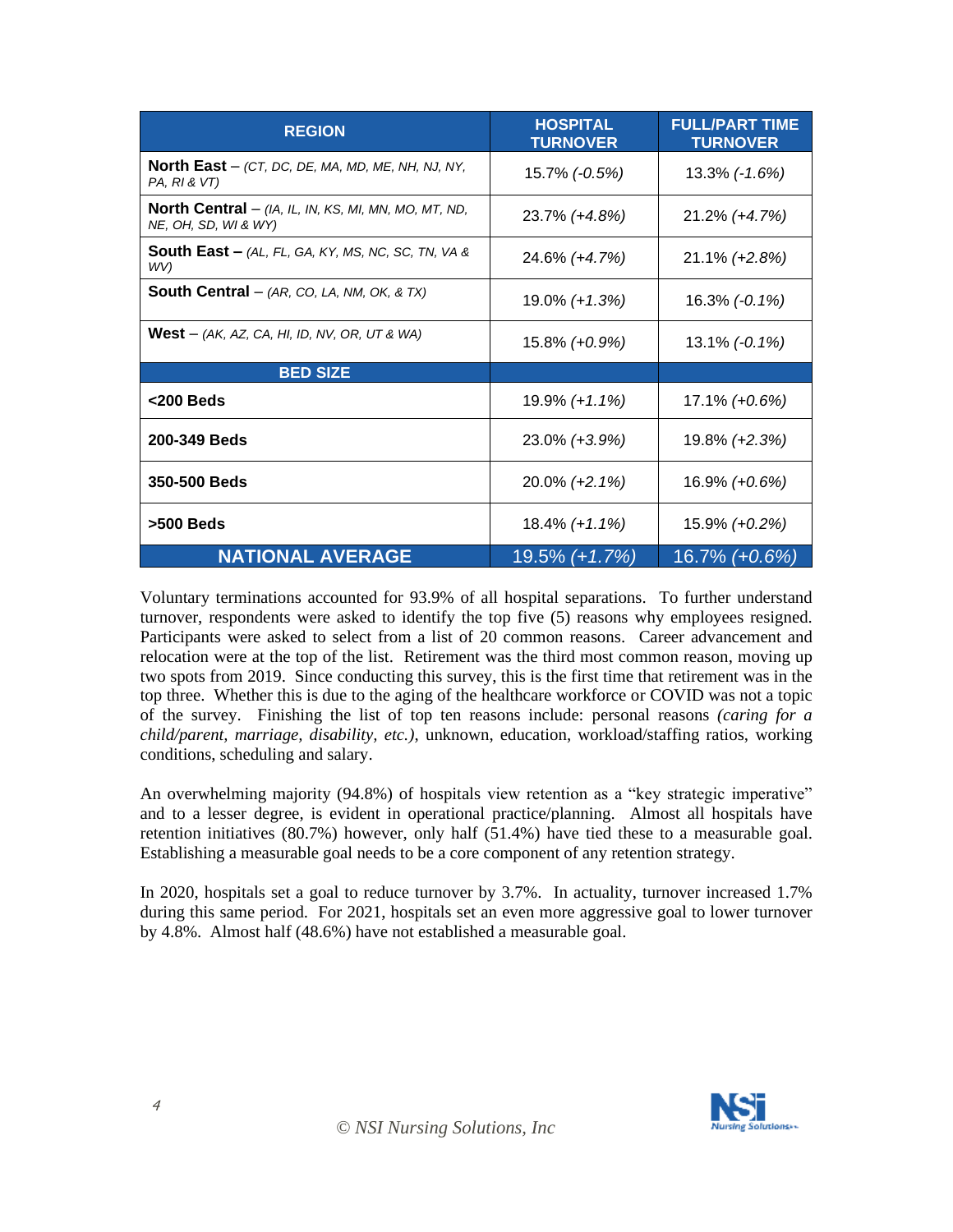#### **RN Vacancy Rate**

The RN vacancy rate continues to be of concern and currently stands at 9.9%, almost a full point higher than 2020. An elevated rate directly impacts quality outcomes, the patient experience and leads to excess labor costs such as overtime and travel/agency usage. In 2019, less than a quarter (23.7%) of hospitals reported a vacancy rate greater than 10%. Today, over a third (35.8%) are in this group. This downward shift, along with the elevated RN Recruitment Difficulty Index, *(see page 11*) is a clear indication that the RN labor shortage will continue to challenge hospitals.

Of significant concern is that sixty-two percent (62%) of all hospitals have a RN vacancy rate higher than 7.5%. Given the economy and impact of COVID, RNs are no longer delaying retirement, and many have gone back to travel nursing, particularly given the lucrative contracts. During the pandemic, travel nurse packages reached \$10,000/week. As the demand for RNs increase and as Baby Boomers reach retirement, expect the vacancy rate to further deteriorate.

When the labor market tightens, hospitals bridge the gap by authorizing overtime and critical staffing pay, by increasing travel staff usage, and by flexing their internal staffing pool. All of which are costly strategies, especially when travel rates range to \$200/hr. The greatest potential to offset margin compression is in the top budget line item (labor expense). When patient volume is flat; when Medicare/Medicaid is squeezed; when commercial insurance rates decrease or are bundled; when health care legislation is uncertain...recapturing lost productivity, controlling contract labor and excess overtime can help offset this compression.

At NSI Nursing Solutions, Inc. we encourage our clients to minimize excess labor utilization and focus on a strategy that embraces full staffing and builds retention while enhancing ROI. I encourage you to contact Michael Colosi, at (717) 575-7817 or [macolosi@nsinursingsolutions.com](mailto:macolosi@nsinursingsolutions.com) to learn how NSI can improve your bottom line.

| <b>RN VACANCY RATE</b> | 2017    | 2018  | 2019  | 2020  | 2021  |
|------------------------|---------|-------|-------|-------|-------|
| Less than 5%           | 18.2%   | 15.8% | 21.9% | 19.3% | 23.9% |
| 5.0% to 7.49%          | 31.8%   | 30.5% | 22.8% | 18.2% | 13.8% |
| 7.5% to 9.9%           | 27.3%   | 28.4% | 31.6% | 30.7% | 26.6% |
| 10.0% to 12.49%        | $9.1\%$ | 12.6% | 12.3% | 15.9% | 22.9% |
| Greater than 12.5%     | 13.6%   | 12.7% | 11.4% | 15.9% | 12.9% |



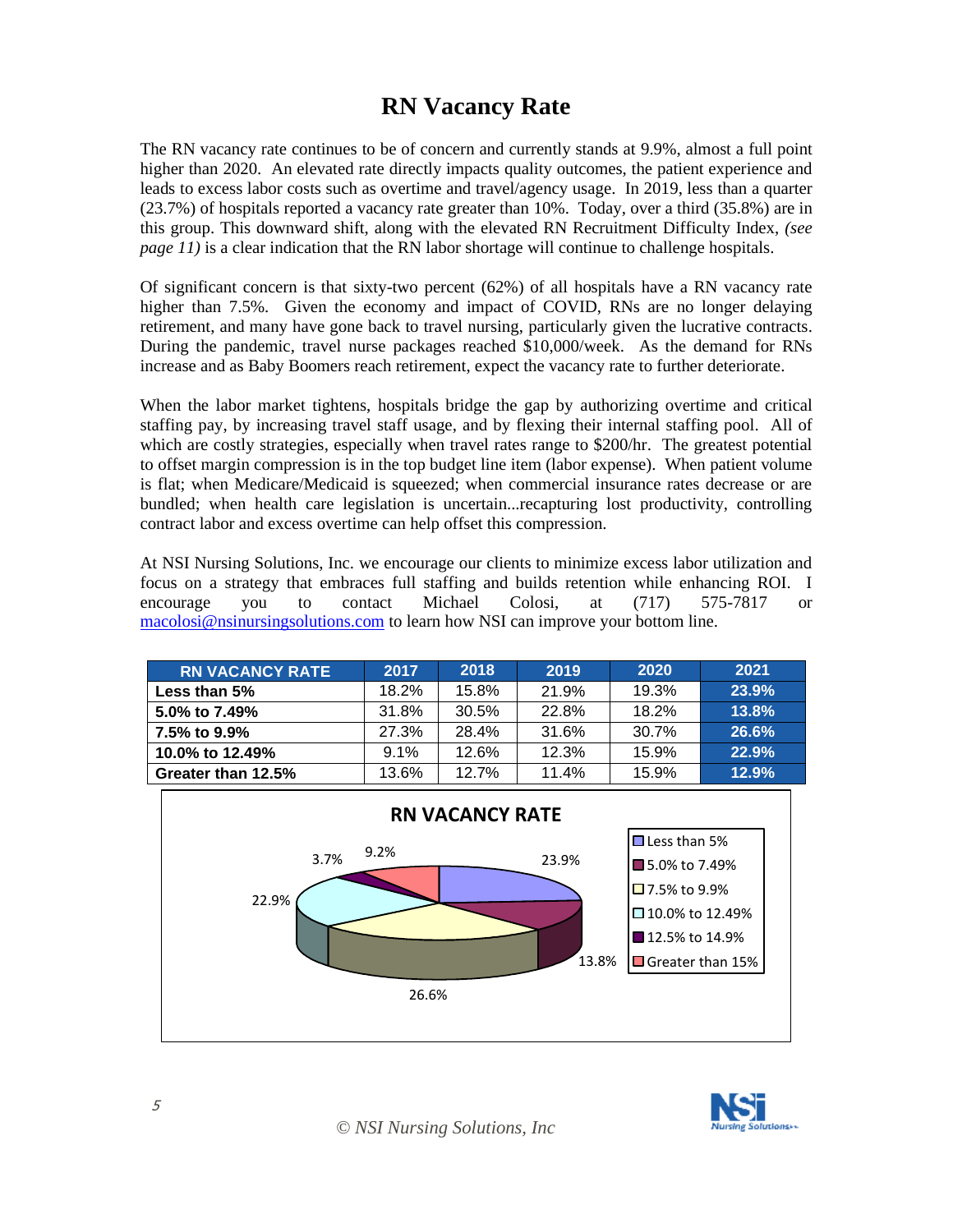#### **Hospital Staff Registered Nurse Turnover**

This section will follow the same format as "Hospital Turnover" *(page3).* The following graph illustrates the turnover range for staff RNs since 2016. In 2020, RN turnover increased by 2.8% and currently stands at 18.7%. Since 2016, the average hospital turned over 83% of their RN workforce. In essence, every 6 years, a hospital will have an entirely new RN staff. The question remains…is Talent Acquisition ready?

Last year, RN turnover ranged from 0.0% to 66.5%. Currently, the national turnover rate for staff RNs is 18.7%, with the median being 17.7% and a mode of 15.5%. Hospitals that only measure "FULL/PART TIME" separations reported an average turnover rate of 15.7%, with a median and mode of 14.3%.



The cost of turnover can have a profound impact on the already diminishing hospital margin. Today, over half (57%) of hospitals track this cost. Based upon feedback, the average cost of turnover for a staff RN is \$40,038 with the range averaging from \$28,400 to \$51,700 and resulting in the average hospital losing \$5.1m per year. Annually, RN turnover costs a hospital between \$3.6m – \$6.5m. Breaking this down even further, each percent change in RN turnover will cost/save the average hospital \$270,800 per year.

The following table records the average staff RN turnover rates by region and bed size. Again, hospitals who only include full and part-time employment classifications in their metrics are directed to the column on the right. The number in parenthesis reflects the year-over-year change.

Hospitals with over 500 beds and located in the North-East and West experienced RN turnover below the national average and tend to have a greater retention level. The profile of a hospital with the highest RN turnover is a facility with between 200-349 beds and located in the South-East region.

The 2019-20 percent change in regional RN turnover ranges from -1.1% to +7.2%. Only the North-East reported a decrease in RN turnover from the prior year. The South-East had the highest turnover rates and posted the greatest gains. The South-Central region runs close to the national average.

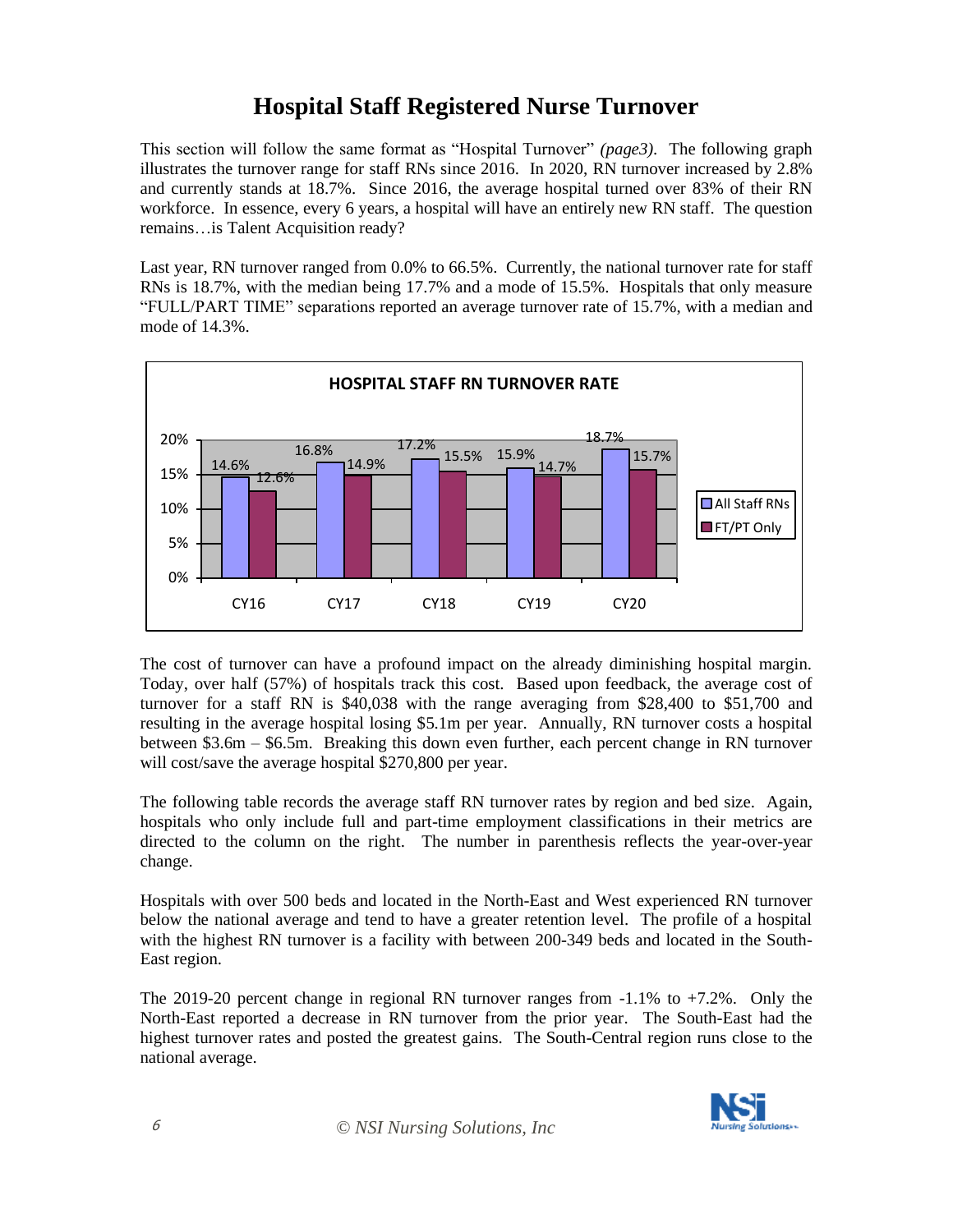When viewed by bed size, all groups experienced an increase in staff RN turnover, ranging from +0.4% to +5.8%. Although recording some gains, hospitals over 500 beds performed the strongest and were below the national average. Hospitals between 200-349 beds reported the greatest increase and the highest turnover rate. Hospitals between 350-500 beds mirrored the national average.

| <b>REGION</b>                                                                                 | <b>STAFF RN</b><br><b>TURNOVER</b> | <b>FULL/PART TIME</b><br><b>RN TURNOVER</b> |
|-----------------------------------------------------------------------------------------------|------------------------------------|---------------------------------------------|
| <b>North East</b> $-$ (CT, DC, DE, MA, MD, ME, NH, NJ, NY, PA,<br>RI & VI                     | 13.2% (-0.6%)                      | 12.0% (-1.1%)                               |
| <b>North Central</b> $-$ ( <i>IA, IL, IN, KS, MI, MN, MO, MT, ND, NE,</i><br>OH, SD, WI & WY) | 20.0% (+3.4%)                      | 17.3% (+1.9%)                               |
| <b>South East</b> $-$ (AL, FL, GA, KY, MS, NC, SC, TN, VA &<br>WV)                            | 24.9% (+7.2%)                      | $20.8\%$ (+3.4%)                            |
| South Central - (AR, CO, LA, NM, OK, & TX)                                                    | 19.2% (+2.5%)                      | $16.2\% (+1.4\%)$                           |
| <b>West</b> $-$ (AK, AZ, CA, HI, ID, NV, OR, UT & WA)                                         | 15.4% (+2.1%)                      | $11.9\% (+0.2\%)$                           |
| <b>BED SIZE</b>                                                                               |                                    |                                             |
| $<$ 200 Beds                                                                                  | 19.4% (+1.4%)                      | $17.1\% + 1.0\%$                            |
| 200-349 Beds                                                                                  | 22.9% (+5.8%)                      | 18.8% (+3.0%)                               |
| 350-500 Beds                                                                                  | 18.9% (+3.0%)                      | 15.6% (+1.0%)                               |
| $>500$ Beds                                                                                   | 17.4% (+2.1%)                      | 14.7% (+0.4%)                               |
| <b>NATIONAL AVERAGE</b>                                                                       | 18.7% (+2.8%)                      | 15.7% (+1.0%)                               |

Respondents were also asked to identify the top five (5) reasons why staff RNs voluntarily resigned. Participants were asked to select from a list of 20 common reasons. Relocation and career advancement tied for the top spot on the list. Retirement was the third most common response and marks the first time it has placed in the top three. Whether this is due to the aging of the RN workforce or COVID was not a topic of the survey. Rounding out the top 10 reasons why RNs voluntarily resigned are: personal reasons, unknown, education, working conditions, salary, scheduling and commute.

Currently listed as the number three reason why staff RNs leave, retirement is projected to remain a primary driver beyond 2030. Hospitals are getting the message with more than half (52.6%) having a strategy that focuses on retaining the older nurse. In 2018, just 21.6% had such a strategy.

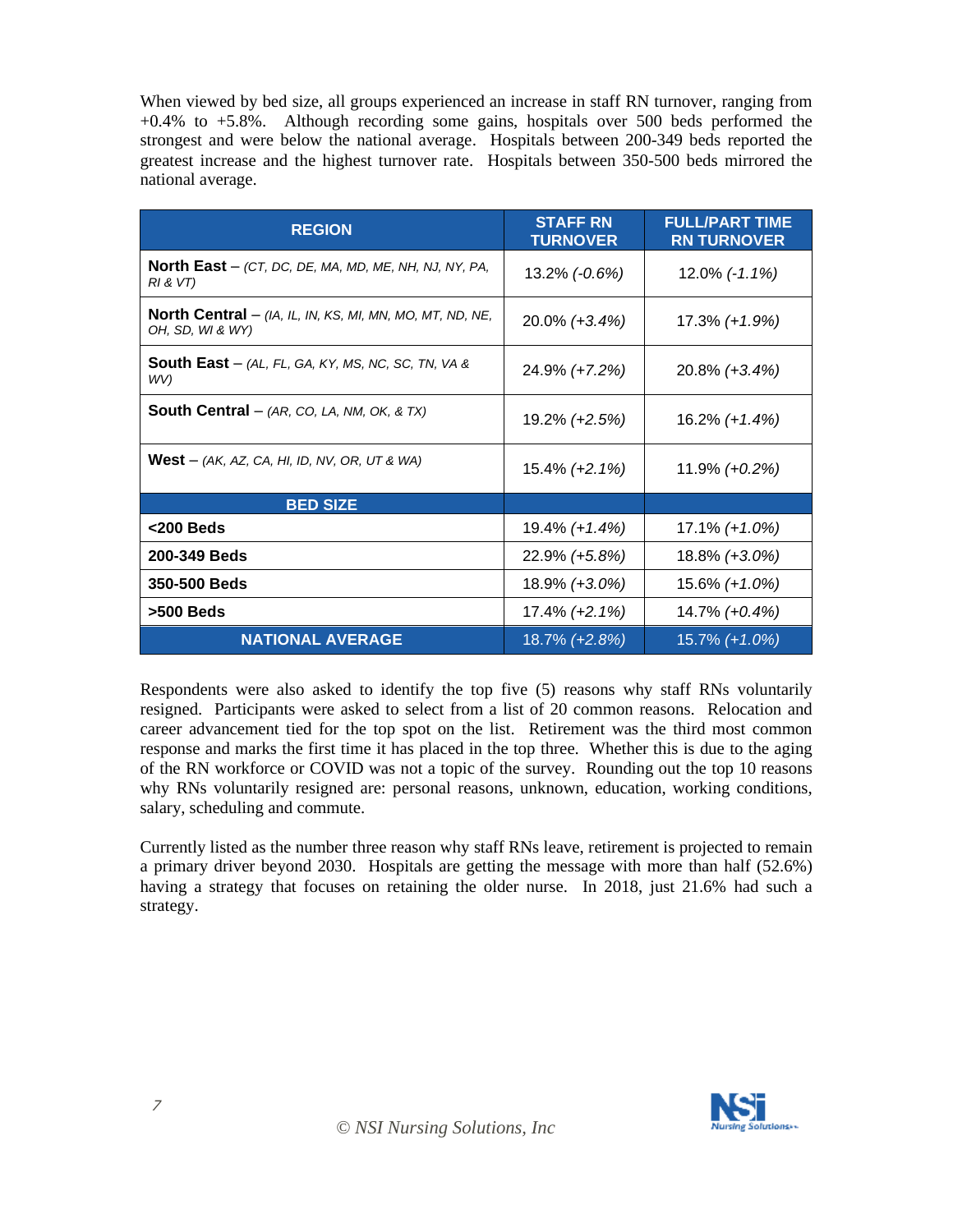# **Registered Nurse Turnover by Specialty**

Registered Nurse turnover varies by discipline. The following graph compares the average RN turnover rate by specialty for the past two years. The solid yellow line represents the national turnover rate for RNs (18.7%). Step down, behavior health, emergency services and telemetry RNs exceeded the national average, with critical care at the average. Looking back over the past five years, RNs in behavior health, step down and emergency services were the most mobile with a cumulative turnover rate between 96.6% and 98.5%. Essentially, every five years, these departments will turnover their entire RN staff. All other surveyed departments were below the national average.

When we consider the average age of nurses and the anticipated wave of retirements about to break, we need to keep in mind that some specialties will be impacted at a quicker pace. This is particularly true for surgical services, behavior health and women's health. Managing retention should be a strategic imperative, particularly given the high cost of turnover and the ongoing RN staffing crisis.



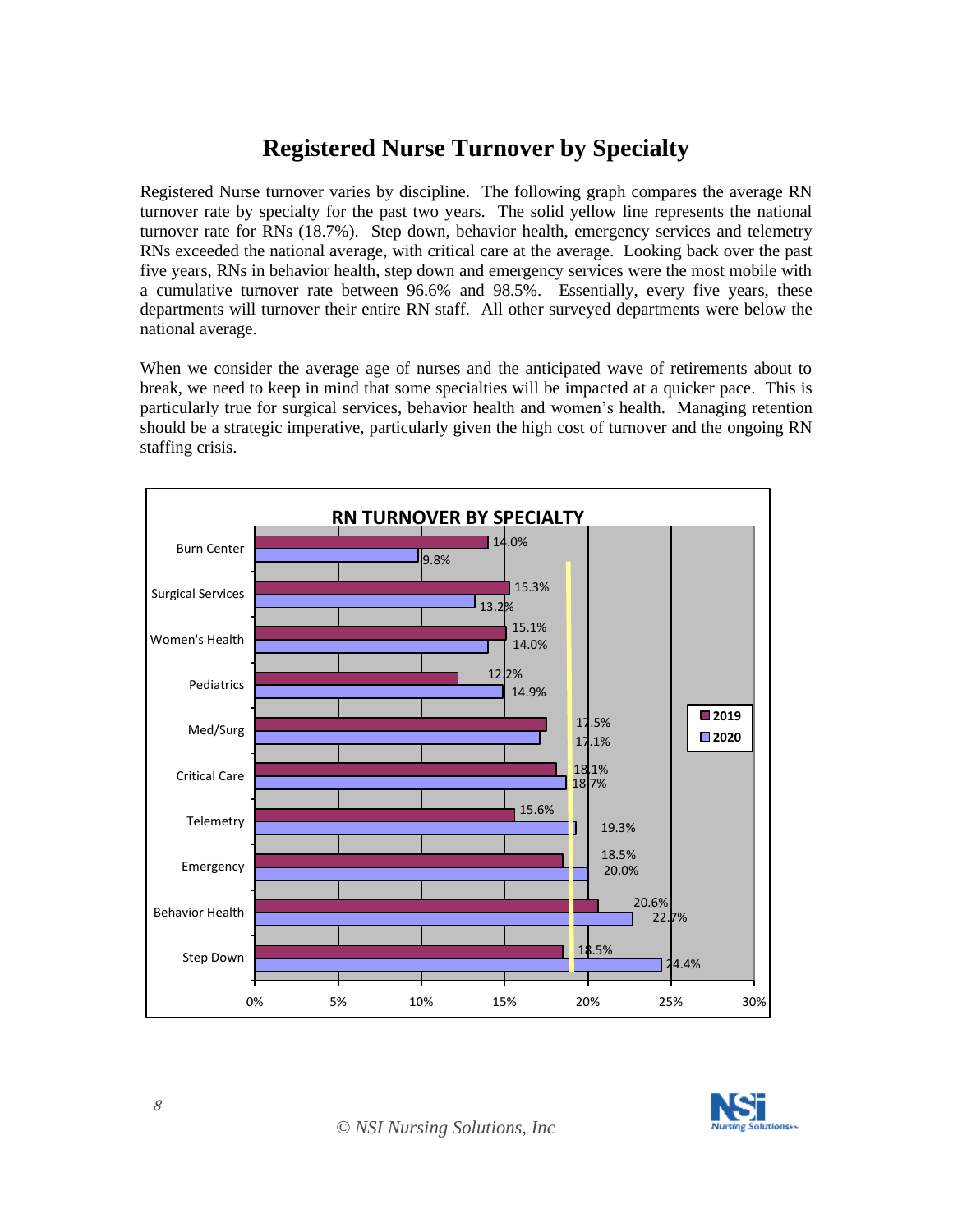# **Advance Practice and Allied Health Turnover**

For the past five years, all advance practice and allied health professionals recorded turnover rates below the hospital average. The following graph compares the average turnover rate for advance practice and allied health personnel in an acute care setting for the past two years. The solid yellow line represents the current turnover rate for acute care hospitals (19.5%).

Patient Care Technicians (PCTs) and Certified Nursing Assistants (CNAs) continue to negatively impact hospital turnover. Both of which far exceed the national norm. In fact, every four years, the average hospital virtually turns over all CNAs and PCTs.



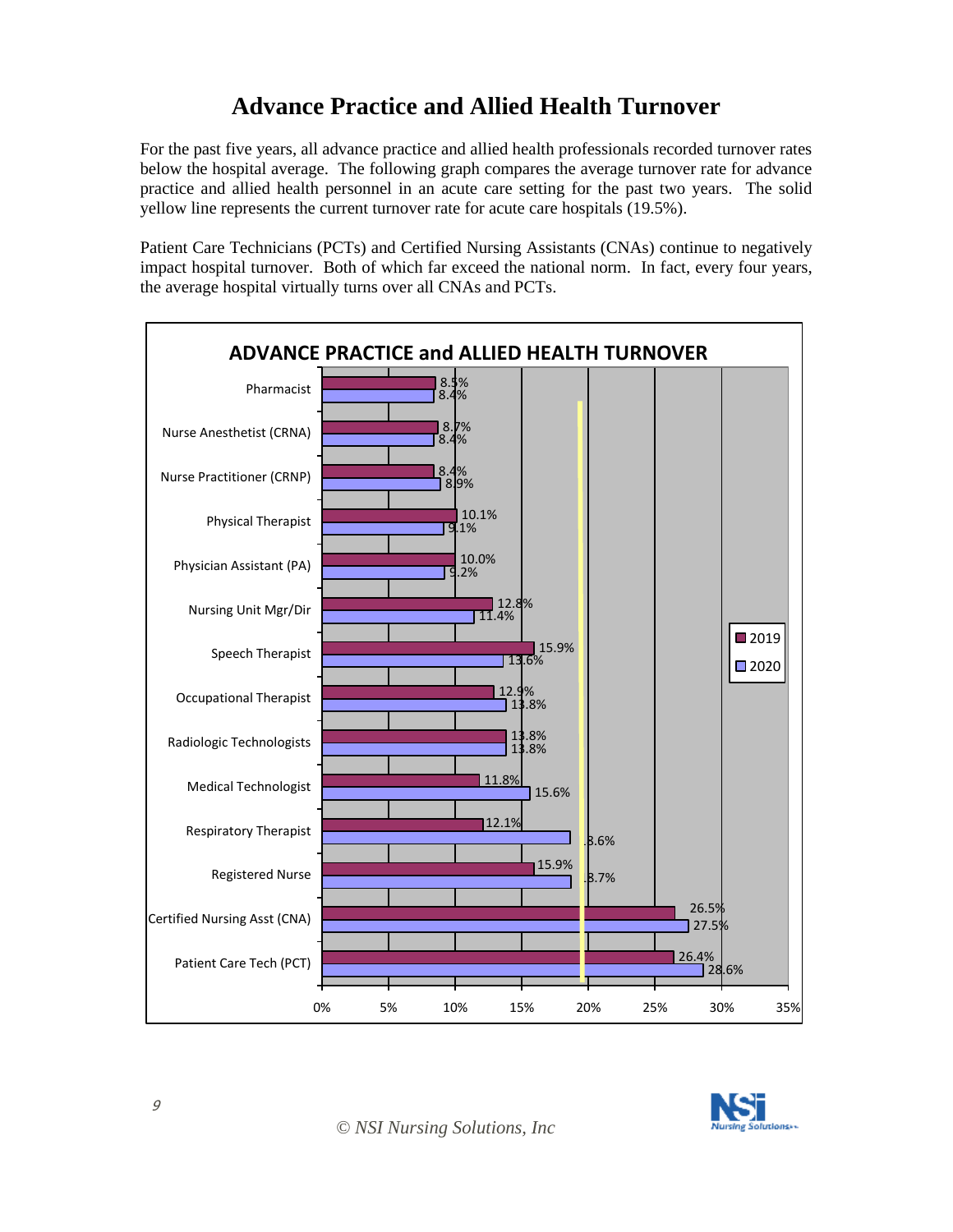#### **Hospital Turnover by Tenure**

The following graph illustrates the years of service (tenure) for all employees and RNs who left during the survey period. Based upon the survey data, over a quarter (27.3%) of all new hires leave within a year. This same group accounted for a third (30.4%) of all turnover. As consistent with previous surveys, close to half (49.9%) of the exited employees had less than two years of service. As expected, employees with more than 5 years of tenure experienced a greater level of organizational commitment.

First year turnover continues to outpace all other tenure categories. When looking at the range of those employees who terminated with "less than one year of service", this group can make up 83.3% of a hospital's total turnover. When expanding this to include all employees with less than two (2) years of service, the range jumped to 91.6%. Without saying, this is not the typical or average facility. However, a large percent of all separations is caused by employees with less than two years of tenure.

Although not as dramatic, when viewing RNs, a similar trend is noted. Close to a quarter (23.9%) of all new RNs leave within a year, with first year turnover accounted for a quarter (24.1%) of all RN separations. Given the projected surge in retirements, expect to see the more tenured groups edge up creating an inverted bell curve.

A significant opportunity to protect a hospital's investment in Human Capital and recapture revenue exists. Operational considerations must address how employment decisions are made and include programs that build relationships, commitment and confidence early in the employment cycle. When it comes to protecting the more tenured staff, hospitals must also focus on a strategy to retain older workers.



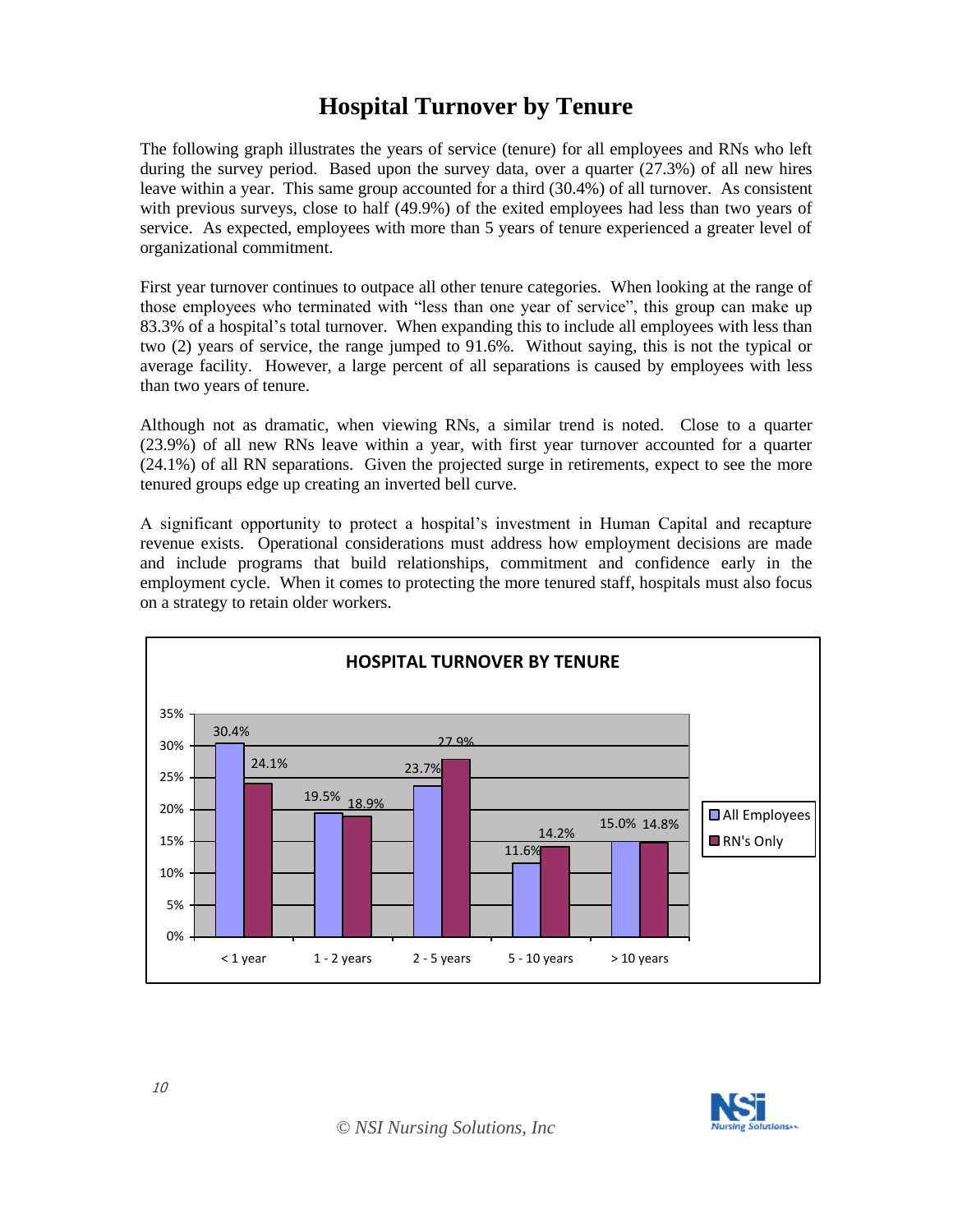#### **RN Recruitment Difficulty Index**

The RN Recruitment Difficulty Index (RDI-RN) gauges the average number of days it takes a hospital to recruit an experienced RN. Participants were asked to identify the range which best describes the time to fill a RN vacancy, given specialty. The average time to recruit an experienced RN ranged from 66 to 126 days, pending specialty.

The following graph illustrates the average number of days it took to recruit a RN by specialty. The yellow line is the current RN Recruitment Difficulty Index and represents the average time to fill a vacancy regardless of specialty. Currently, this stands at 89 days and is projected to increase due to the impact of COVID. This elevated rate has been challenging Talent Acquisition for years, which begs the question; is this acceptable or should we think differently? Contracting with a staffing provider can help Talent Acquisition improve their time-to-fill. With an average time-to-fill of  $\sim$ 30 days, NSI has the national reach and proven track record to quickly hire experienced Registered Nurses.

Registered Nurses in the Operating Room continued to be the most difficult to recruit and is the only specialty to record a lower time to fill. On average, it takes 97 to 126 days to fill an experienced OR RN, with the average being 111 days. All other specialties experienced an increase in time-to-fill. Nurses in critical care were slightly above the index. L&D RNs experienced the greatest percent increase. At the quicker end of the spectrum, hospitals were able to fill Med/Surg positions faster than any other specialty, but it still took about two and a half months.



When it comes to recruiting RNs, not all regions perform the same. The North-East outperformed all other regions and could recruit RNs quicker than the national average, with an average time to fill of 61 days. The West (76 days) and South-East (72 days) also posted below the national benchmark. The South-Central and North-Central regions were above the index at 113 and 105 days, respectively.

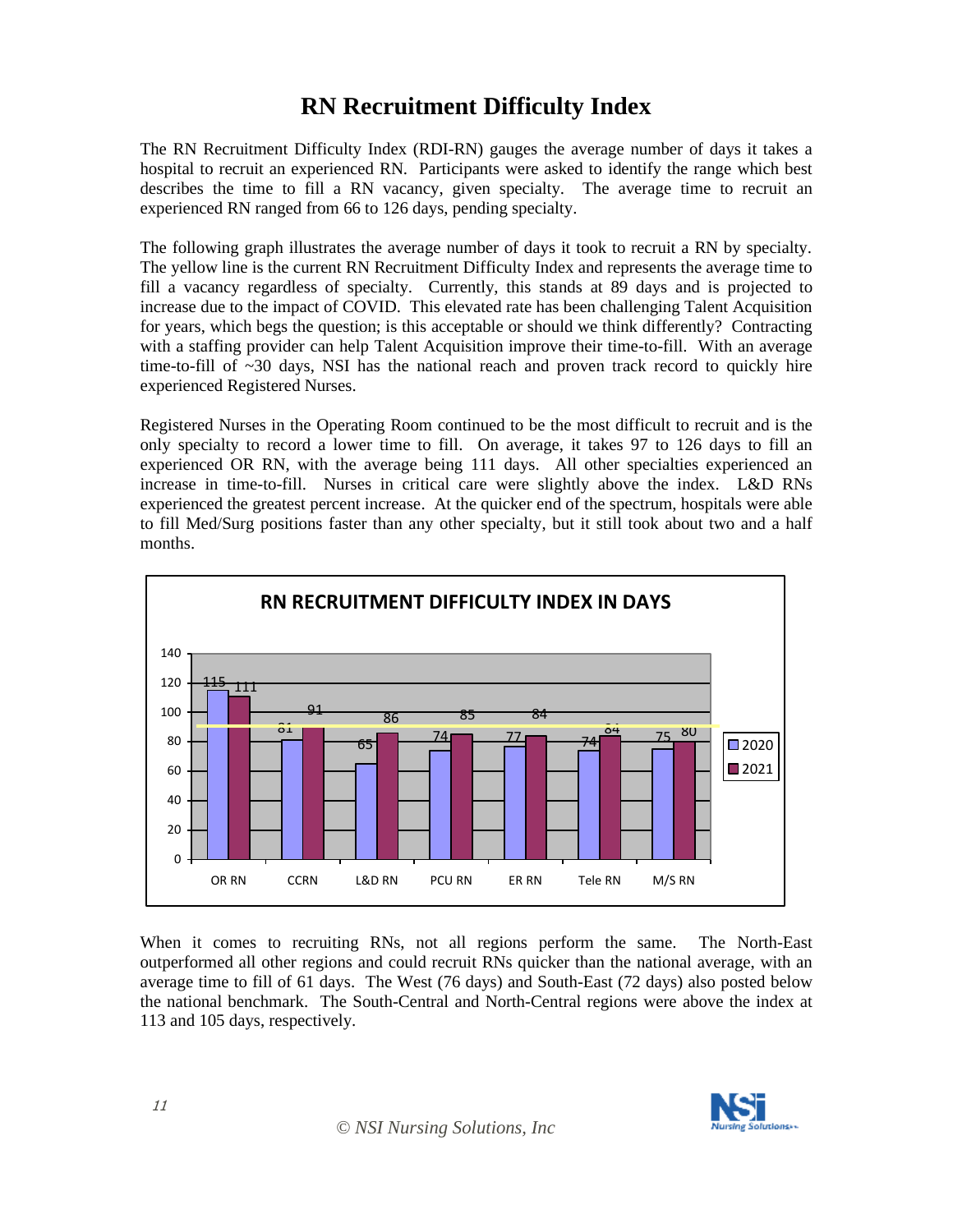# **Workforce Projections**

Labor demands are forcing many hospitals to use more costly approaches to staffing beds. Increasing reliance on agency/travel staff, overtime and internal resource pools, and authorizing critical staffing pay were the most common strategies to meet scheduling needs. In 2020, healthcare jobs continued to grow and are trending up for 2021 with 37% of hospitals expecting to increase their labor force and 40% projecting to increase their RN complement.

This mandate to hire more employees will further strain Talent Acquisition. While hospitals expect to grow their hospital and RN workforce, only 26% anticipate an increase to the recruitment budget and only 18% plan to increase their recruitment staff. Currently, the ratio of budgeted Full Time Equivalents (FTEs) in Human Resources to hospital employees is 1:142.



Due to COVID, travel nurse rates jumped over 200%, with premiums still elevated. Currently, hospitals are spending approximately 62.5% more for travel RNs than they did at the start of 2020. To improve margins, hospitals need to control labor costs by decreasing reliance on travel and agency staff. When comparing the cost difference between employed RNs vs travel RNs, the amount is staggering. For every 20 travel RNs eliminated, a hospital can save, on average, \$3,084,000. Call Michael Colosi at (717) 575-7817 or [macolosi@nsinursingsolutions.com](mailto:macolosi@nsinursingsolutions.com) to learn how NSI Nursing Solutions, Inc can improve your bottom line.



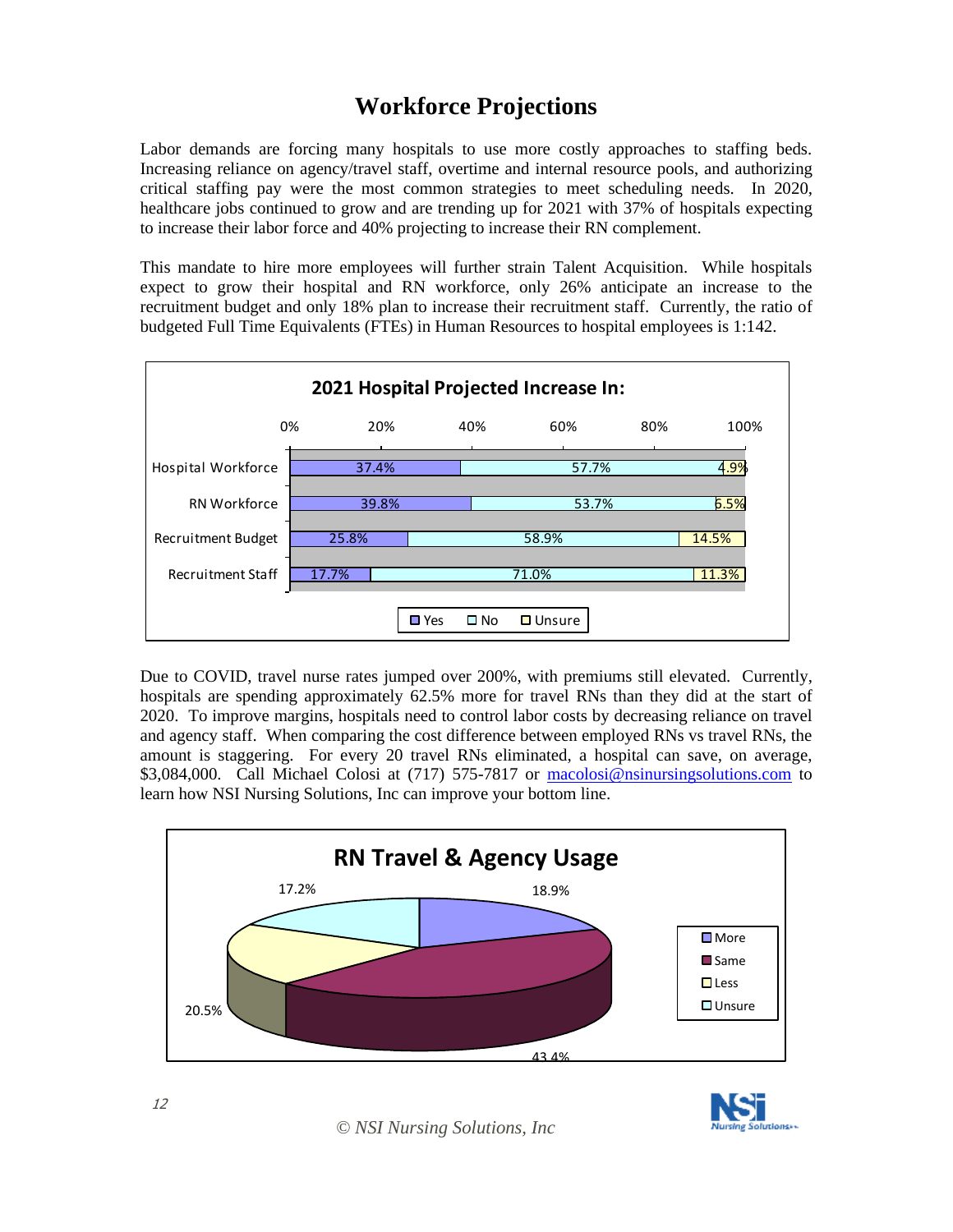#### **Conclusion**

The health care industry continues to be a cornerstone of our economy and must be ready to adapt to the changing landscape. The expanding healthcare rolls, the aging population, the mandate on quality  $\&$  safety, the squeeze in reimbursements, the competition for patient volume, the shift in the delivery of care, the shortage of physicians, nurses & allied professionals and a world-wide pandemic are all stressing the industry.

The value hospitals place on their people will have a direct correlation to their commitment, confidence and engagement. Enhancing culture and building programs to reinforce these values is critical to driving retention. Focus on strategies that enhance culture and eliminate those that do not.

A quantifiable measure of the severity of a hospitals vacancy rate is contract labor and overtime usage. Trending turnover, based on historical data, is a leading indicator of future organizational pressure. Management must identify contract labor costs and not view it as an "operating expense", but rather as aggregated within the position control system. Inclusion within the payroll cost line, will provide greater insight into the actual direct cost of labor.

To strengthen the bottom line, hospitals need to build retention capacity, manage vacancy rates, bolster recruitment initiatives and control labor expenses. Breaking through the myopic ways of hiring travel and agency staff to band-aid the issue or utilizing excessive overtime or premium pay which stresses the staff, the quality and the patient experience is a start. Building and retaining a quality workforce is paramount to navigate the shifting paradigm. Let NSI Nursing Solutions Inc. help!



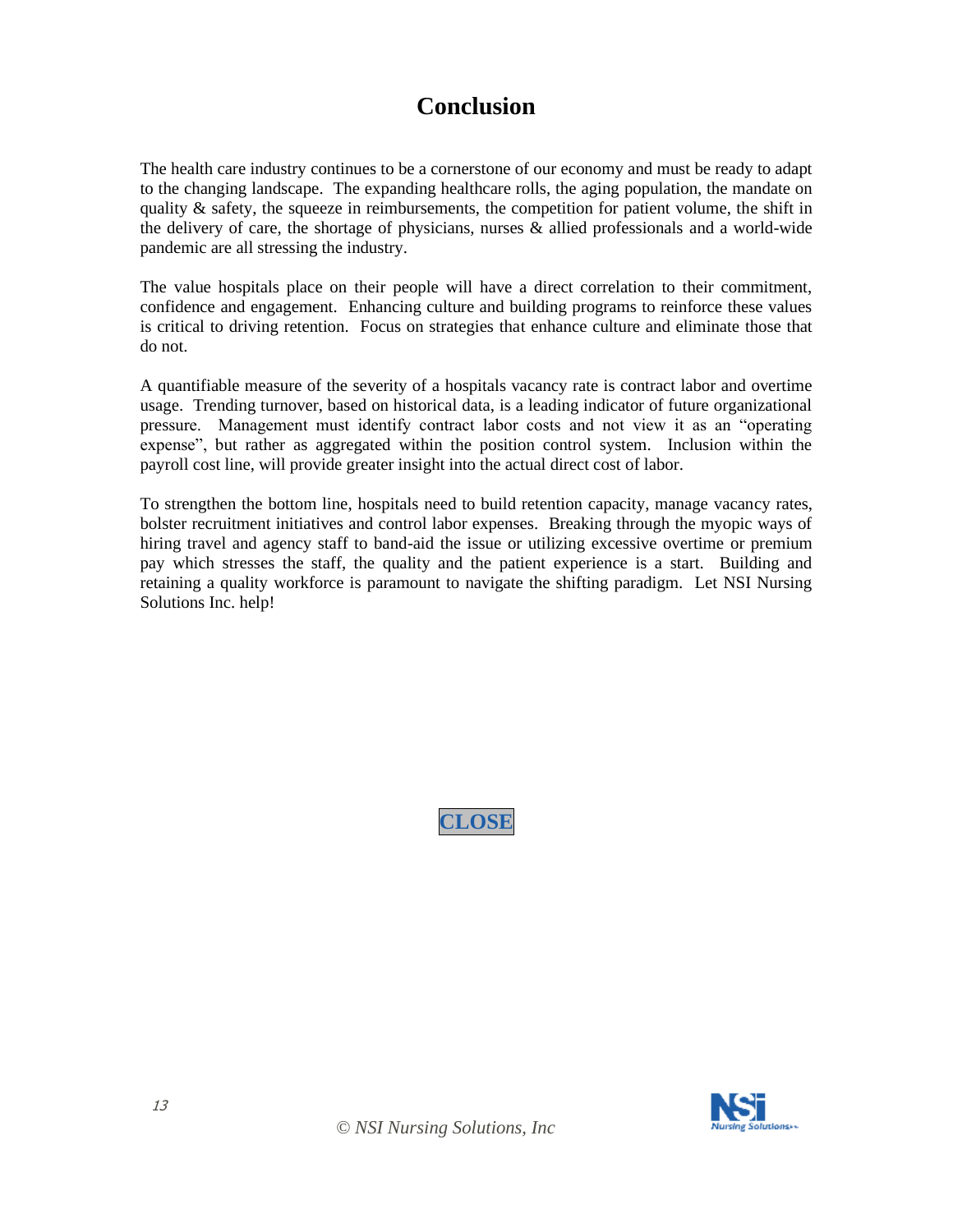

#### **(717) 560-3863 Recruitment. Retention. Results.**

# **2021 Quick Reference Guide**

| <b>Hospital Turnover Statistics</b>                           |                  |  |
|---------------------------------------------------------------|------------------|--|
| <b>Hospital Turnover Range</b>                                | 3.0% to 43.1%    |  |
| Average Hospital Turnover                                     | 19.5%            |  |
| Average Hospital Turnover (Full and Part Time employees only) | 16.7%            |  |
| Bedside/Staff RN Turnover Range                               | $0.0\%$ to 66.5% |  |
| Average Staff RN Turnover                                     | 18.7%            |  |
| Average Staff RN Turnover (Full and Part Time staff RNs only) | 15.7%            |  |
| Cost of Each RN Turnover                                      | \$40,038         |  |
| Average Annual Cost of RN Turnover                            | \$5.05m          |  |
| Average Annual Cost/Savings per 1% Change in RN Turnover      | \$270,840        |  |
| Percent of Involuntary Turnover                               | $6.0\%$          |  |
| 2021 Hospital Retention Goal (To lower turnover by)           | 4.77%            |  |

| <b>Hospital Staffing &amp; Recruitment Metrics</b>   |         |  |
|------------------------------------------------------|---------|--|
| Average Hospital RN Vacancy Rate                     | 9.9%    |  |
| Average RN Time-to-Fill                              | 89 days |  |
| Percent Anticipating to Increase Workforce           | 37.4%   |  |
| Percent Anticipating to Increase RN Workforce        | 39.8%   |  |
| Percent Anticipating to Increase Recruitment Budget  | 25.8%   |  |
| Percent Anticipating to Increase Recruitment Staff   | 17.7%   |  |
| Average HR FTE per Headcount                         | 1:142   |  |
| Percent Anticipating to Decrease Travel/Agency Usage | 20.5%   |  |

| <b>Staff Nurse vs. Travel Nurse Cost Savings</b>                  | <b>Hourly</b><br>Annually |
|-------------------------------------------------------------------|---------------------------|
| Average Travel Nurse Fee (Current rate due to COVID)*             | \$120.00<br>\$249,600     |
| Average RN Pay (includes 28% for benefits)                        | \$95,420<br>\$45.87       |
| Cost Difference: Staff Nurse vs. Travel Nurse                     | \$154.180<br>\$74.13      |
| For every 20 Travel RNs eliminated, the average hospital can save | \$3,083,600*              |